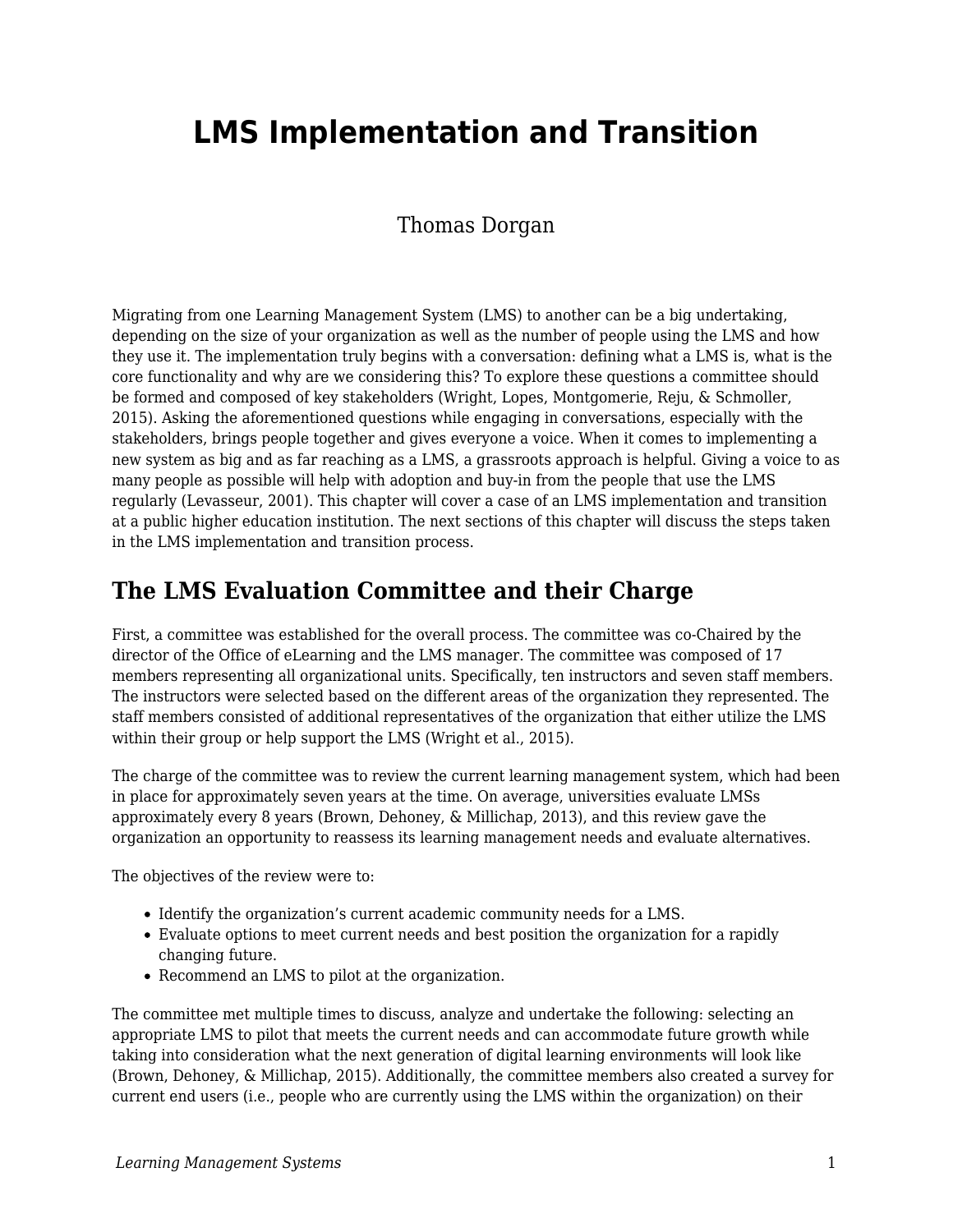satisfaction level and usage of the current LMS, focusing on core functionally, and a list of the criteria for selecting a new LMS (Wright et al., 2015).

While it is important to include as many people as possible when gathering feedback; at the same time, it is almost impossible to gather feedback from an entire organization. Therefore, to ensure everyone has a voice, representatives from a respective area of the organization were involved and part of the committee, including learners. These representatives were tasked with decimating information from the LMS committee to their respective areas as well as reporting back to the committee any comments and feedback received. If these representatives were opinion leaders within their areas, they could potentially influence and receive the support of others . This was another tactic that the co-chairs utilized to ensure that not only were people receiving communication about the pilot and evaluation, but that people whose opinions are respected were a part of the process (Chen & You, n.d.).

At many organizations, the purchasing department needs to be involved from the beginning as well. Usually, there are multiple LMSs available, and in order to get a comprehensive overview of the best options, a request for proposal (RFP) most likely will need to be written and sent out. The RFP is typically written by the individual(s) leading the LMS migration. The purchasing department then reviews and sends out the request. Once a list of potential LMSs has come back, the committee decides on one LMS to pilot. Throughout the pilot and the migration phase, at least two LMSs will be running concurrently, i.e., the existing and the pilot LMS. It is advisable to keep one LMS pilot at a time. This step can ensure that the pilot runs smoothly, avoiding confusion and allowing personnel enough time to learn a new system. It also helps to provide support for the pilot and existing LMS.

### **Facts and Figures of the Pilot**

Once the LMS had been selected to pilot, the committee helped identify pilot members. When selecting the pilot group, the first thing to consider is the parameters set by the company whose product is being piloted. For example, depending on the terms of the pilot contract, there might be a limit to the amount of courses, instructors or students that can participate. In this particular case, there was a restriction on the total number of students allowed in the pilot. Although there was not a precise number imposed by the vendor, an approximate number was established. This restriction turned out to be a positive aspect in this process as it helped to keep the pilot size manageable, allowing support personnel to provide a much more hands on approach.

For this pilot, a group of faculty volunteered to teach their courses using the selected LMS for the entire semester. Included in the pilot were:

- 14 faculty and courses
- 14 disciplines across four colleges
- 367 students
- 6 fully online courses
- 6 hybrid courses
- 2 face-to-face courses

While the committee could not accommodate all of the requests received from instructors to be a part of the pilot, they were able to create courses and LMS accounts for all instructors. This step allowed for those interested in participating to at least build a course and to give them an opportunity to share their opinion about the piloted LMS. This decision was grounded on the grassroots approach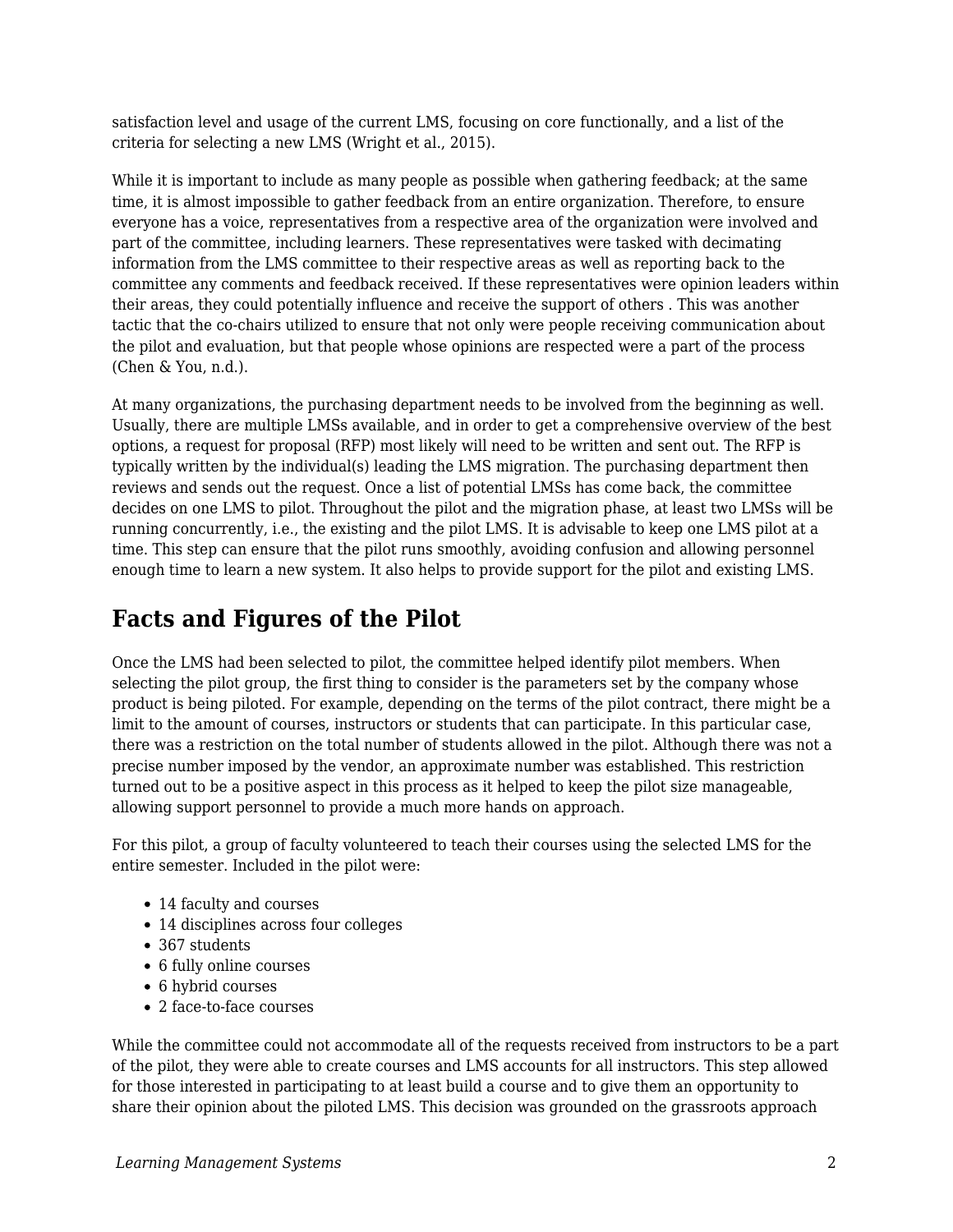taken in this process and getting as many people involved as possible. Additionally, having a limit on the number of students that could participate in the pilot, which was imposed by the vendor, gave the committee a way to keep the pilot size manageable.

Along with the limitations aforementioned, it is also important to consider any limitations imposed by the organization. These organizational limitations can be defined as internal restrictions. For example, in a currently running LMS, there are most likely multiple third party tools integrated. These tools could be free or require a licensing fee. With an LMS pilot, it might be difficult to integrate all of the third party tools that are currently being used. Either the pilot committee or a sub-group of that committee need to make the decision on what additional resources may or may not be included with the pilot. This decision also needs to be communicated to the pilot faculty as soon as possible so there are no surprises or missed expectations throughout the pilot phase.

Another consideration is the tools, which are available in the current LMS, may not be available in the pilot LMS. These tools need to be identified quickly because there may be a need for concurrent pilots or testing additional tools that instructors have come to rely on such as plagiarism detection software. These tools can place additional time constraints not only on the evaluation committee, but also the pilot group. Any new tools introduced will require additional training and time to learn how to use them. The tools need to enhance teaching and learning while connecting seamlessly to the LMS and being relatively easy to learn (Abel, Brown, & Suess, 2013).

A third consideration identified during this pilot was to exclude specific academic programs from the pilot. For example, the organization has accelerated programs running 7-week fully online courses as well as traditional programs running 15-week courses. Switching between two different LMSs could be confusing for students and instructors. To help avoid confusion and unnecessary stress on students, the LMS evaluation committee elected not to have any of the 7-week courses participate in the pilot.

# **Support and Training**

The next steps in this process were identifying a support/training plan. A pilot is only going to be as strong as the support and training provided. This includes both instructors and students as well as system administrators and support staff. Questions to ask include: What type of support is needed? and Who will provide it? Additionally, training needs should be addressed well ahead of the pilot to give instructors time to build their courses and ask any questions prior to the start of the pilot period.

Ideally, you want to train system administrators and support staff first. This will allow system administrators to configure the application to meet the needs of the organization and disable settings that are not needed. When getting ready to introduce a new application like an LMS, it is best to start small. In other words, if possible, the system administrators should disable anything that is not relevant to the pilot. Additional tools can always be introduced at a later time.

In the beginning, focusing on the key tools and functionality of the LMS is most important. This can and should be discussed within the LMS committee. This process is all about openness and transparency. System administrators also need time to create courses and enroll pilot instructors and students. Depending on the scope of the pilot and the system administration resources, this could be an automated process or a manual one.

In this LMS pilot example, the system administrators had a manual process. The needed course and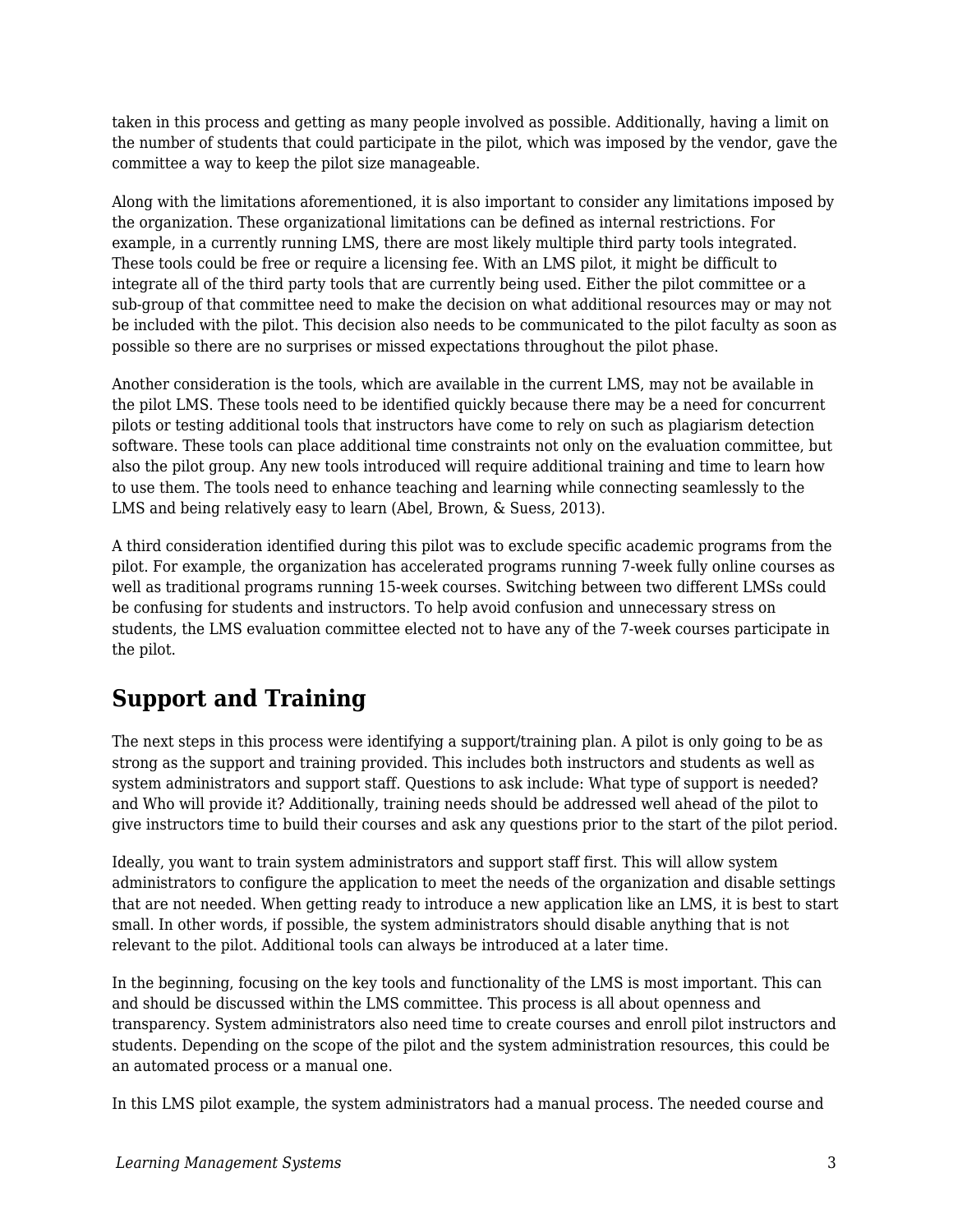enrollment information was pulled from the Student Information System (SIS) and formatted into a CSV file that was manually uploaded into the LMS. There were two main reasons to set up as a manual process. The first was timing. There was very little time between deciding to run the pilot and actually starting the pilot. The second was because this was a pilot, and setting up the automation can be a time-consuming process. It was decided that the automation can be worked on once a decision was made to move forward.

Once system administration and support staff training has been completed, it is time to schedule the instructor training. It is also advisable for support personnel to attend the instructor training as well, especially if it is being conducted by an outside trainer. This will ensure that support staff will gain the same knowledge and skills that the pilot instructors were trained on, thus, giving the ability to provide better support. It is also important during these early pilot stages to reach out to the pilot group often, asking how they are doing and reminding them of the support options available. A smooth pilot really requires quality support, multiple means of support and communication.

# **The Course Building Process**

Once a pilot group has been trained, it is time to start building courses, which brings up important questions: Does the institution import course materials from the existing LMS? In following this step, a "cleaning up" would be required since moving course content from one to another LMS is not seamless as it may seem. Or does the institution build from scratch? With this LMS pilot, there was a multi angle approach taken. The team gave the pilot members three options:

- 1. Have their content migrated and "cleaned up" by support staff.
- 2. The instructor could import their own course material and "clean up" the course themselves.
- 3. The instructor can build the course from scratch in the new LMS.

All three options were selected by multiple instructors. The first option gave the support staff time to learn the migration process and get a sense of how much time a "clean up" would take. Meanwhile, the second option allowed the team to get a sense of the time that an instructor would take to go through this process. Finally, the third option provided similar information with building a course from scratch. Throughout the pilot, the co-chairs sent multiple follow up emails asking the group how it was going and asking the instructors to reply all to share their experiences with all of the pilot instructors.

# **Plan for LMS implementation**

Once it was determined to move from the pilot to implementation, the next step was to develop a timeline. Much of the implementation plan was pulled from the pilot plan. Given that LMS migrations can be a long, multi-year project depending on the size of your organization, the co-chairs established a LMS transition team to help facilitate the migration. The team consisted of the LMS administrators, instructional designers and 3 graduate assistants.

### **Communication, Communication, Communication**

A project of this size requires multiple meetings with multiple stakeholders and various committees across an organization. Schedules can fill up fast so the sooner a timeline can be developed and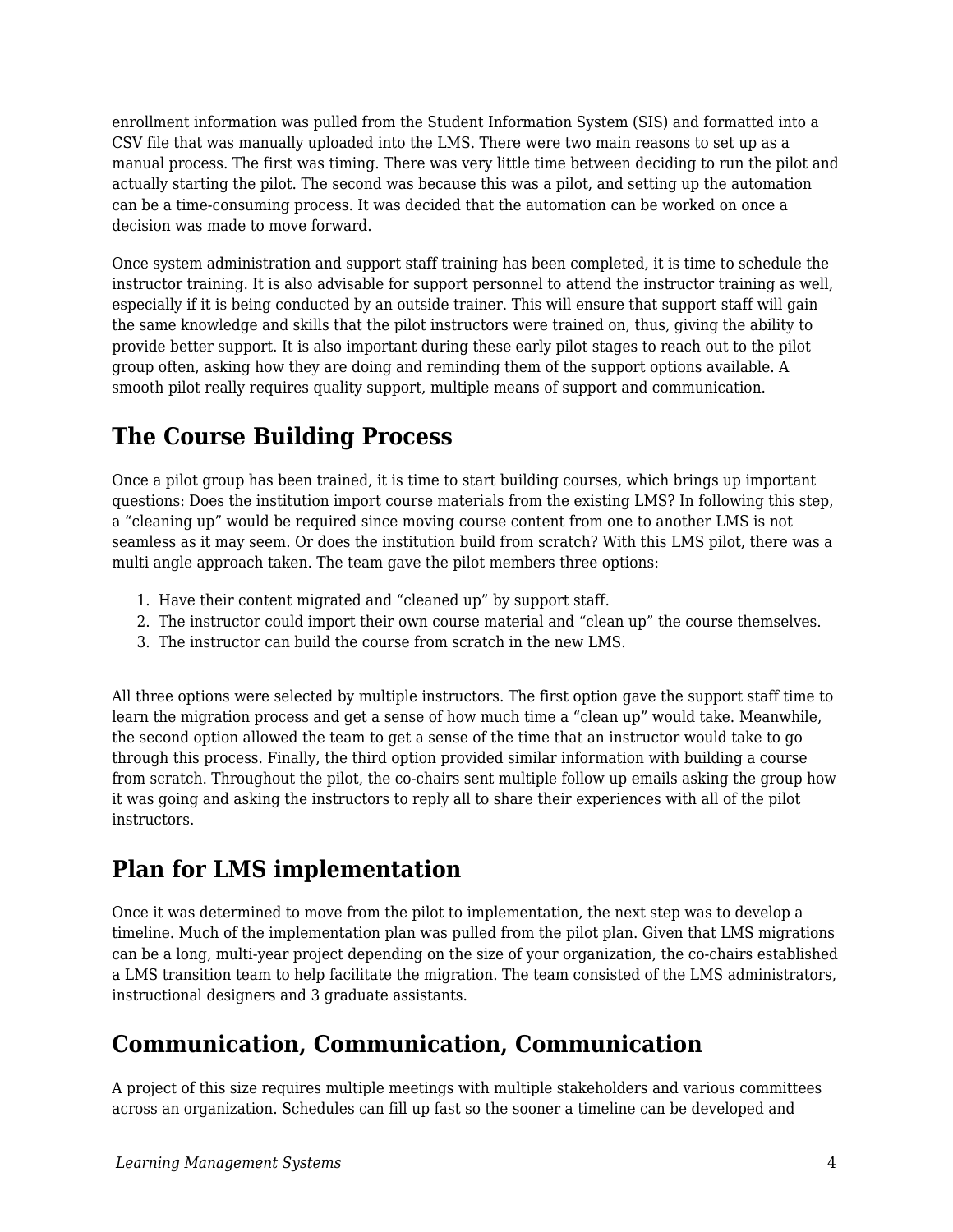meetings scheduled the better. These meetings are all about spreading the word, as communication is key to a successful project of this scope.

One of the biggest challenges with implementing an application widespread as an LMS, which has a diverse population using it, is getting the word out. Misinformation can spread quickly and having a solid communication plan in place is very important. Keeping that communication flowing throughout the process will help avoid any miscommunications.

In this example, a very detailed communication and roll out plan was created by the LMS evaluation committee co-chairs. The plan was then sent to the LMS evaluation committee for review and approval.

# **Communication Plan**

The communication plan began with the co-chairs establishing a multimodal approach in communicating with the organization, starting off by identifying the various modes of communication available at the organization. In this example, that included print materials, email, web based newsletters, a new website and scheduling meetings with various stakeholders, organizational leaders and any relevant committees within the origination. The communication plan also focused on mass communication as well as very targeted communication as the migration progressed.

From the beginning, the co-chairs stressed that communication was key. Their goal was to have a high communication in flux to the point that the organization would be happy when it was over because they would not need to hear about the migration anymore. The first messaging that went out was an announcement in the organization newsletter informing everyone within the organization that the decision to move forward with implementing the piloted LMS had been made. In this case, the team began the transition during the Summer and was completed at the end of the Spring semester. To help with this timeline, the committee also recommended that the organization purchased the 24/7 live chat support provided by the vendor. This decision was made to help ensure a smooth transition and provide as much support for faculty and students as much as possible especially during off business hours.

The second part of our communication plan was a messaging campaign with a goal of ensuring that all members within the organization were aware of the transition. This consisted of the creation of a website dedicated to the new LMS and transition. The site included training dates, a calendar for signing up for trainings, self-help guides as well as links to our internal ticketing system for instructors to easily submit requests or ask for help.

Multiple training fliers were printed and distributed across the organization throughout the transition. Weekly announcements were posted in the organization's newsletter, highlighting a different aspect of the new LMS. Monthly emails were sent to leaders across the organization and a countdown timer was set up and placed in a very visible spot in the existing LMS. This countdown timer was by far one of the most effective communication strategies employed. There was more feedback received about that timer than any other method of communication. Meetings were also scheduled specifically with program coordinators and leaders of fully online programs. Again, the goal was to ensure that the entire organization was aware of the transition and there were no surprises.

Since the pilot had been successful, much of the rollout plan was based off of what was done during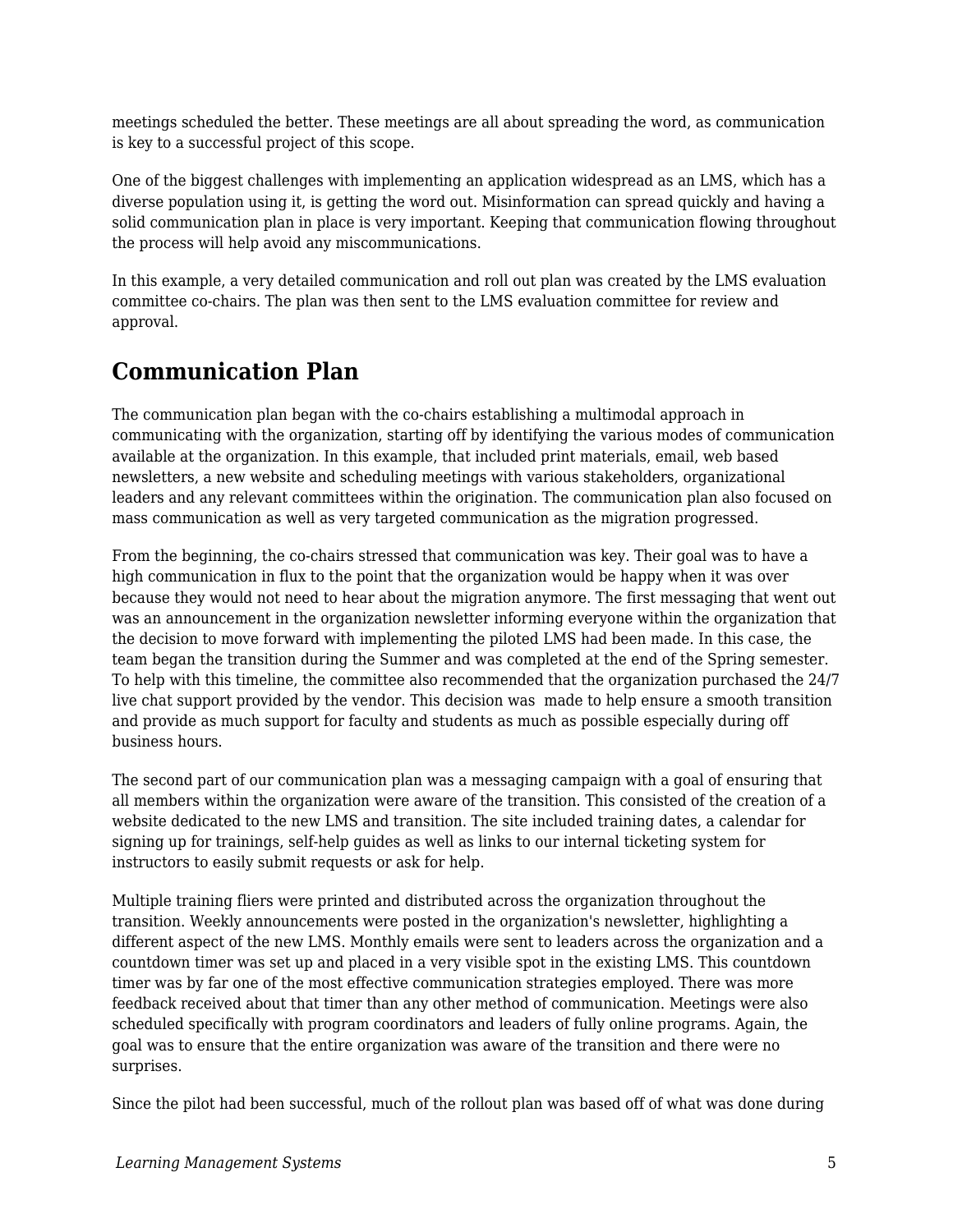the pilot. For example, limiting new tool integration and new customizations until the migration was complete. This was communicated early and often to ensure expectations were set from the beginning. This also allowed the support staff's time to focus on course migrations, trainings and learning the new LMS. The goal was to make sure support staff were comfortable with the new LMS before adding additional functionality and customizations.

The implementation plan really started with the communication plan and evolved from there. As mentioned, the implementation team met with program coordinators and leaders for fully online programs. While meeting with these groups, timelines were established for transitioning each of the respective programs. These fell into two distinct groups, the first were fully online programs that follow a 15 week schedule. The second fell into the accelerated 7 week course schedule. With the 15 week fully online programs, each department established a plan for migration that would be implemented over the course of the Fall and Spring semesters. The goal was to get the Fall courses up and running on the new LMS while the Spring courses were being migrated during the Fall.

# **Communication Plan Timeline**

In this particular case, the Summer was designated as a soft launch since the majority of instructors are off contract and not required to teach during that semester. It was decided that the official announcement would wait until the Fall.

The communication plan included organizational wide announcements as well as targeted communications to specific groups.

- $\bullet$  May
	- $\circ$  Meetings scheduled with Program Coordinator/Leaders of fully online programs.
	- $\circ$  Announcement made in internal newsletter informing instructors that anyone teaching over the summer can use the new LMS.
	- $\circ$  A new LMS website was created to help distribute information.
- June
	- A countdown timer was added to the current LMS.
	- Emails were sent to instructors teaching over the summer with information on:
		- New LMS Help Features
		- Training dates and opportunities
- $\bullet$  July
	- Emails were sent to department chairs focusing on accreditation and reminding them that any needed student work will need to manually be exported from the current LMS.
- August
	- $\circ$  Organizational wide flyers were sent to every instructors' internal mailbox.
	- $\circ$  An announcement was posted in the organization's internal newsletter and a plan was established to post a new announcement every two weeks focusing on a different aspect of the new LMS.
- September
	- Emails were sent to Department Chairs, Deans and Associate Deans focusing on:
		- Accreditation and exporting materials from the old LMS
		- A moratorium on new tool integration until the migration was complete
- October
	- $\circ$  The official message was sent out by the organizational leader announcing the LMS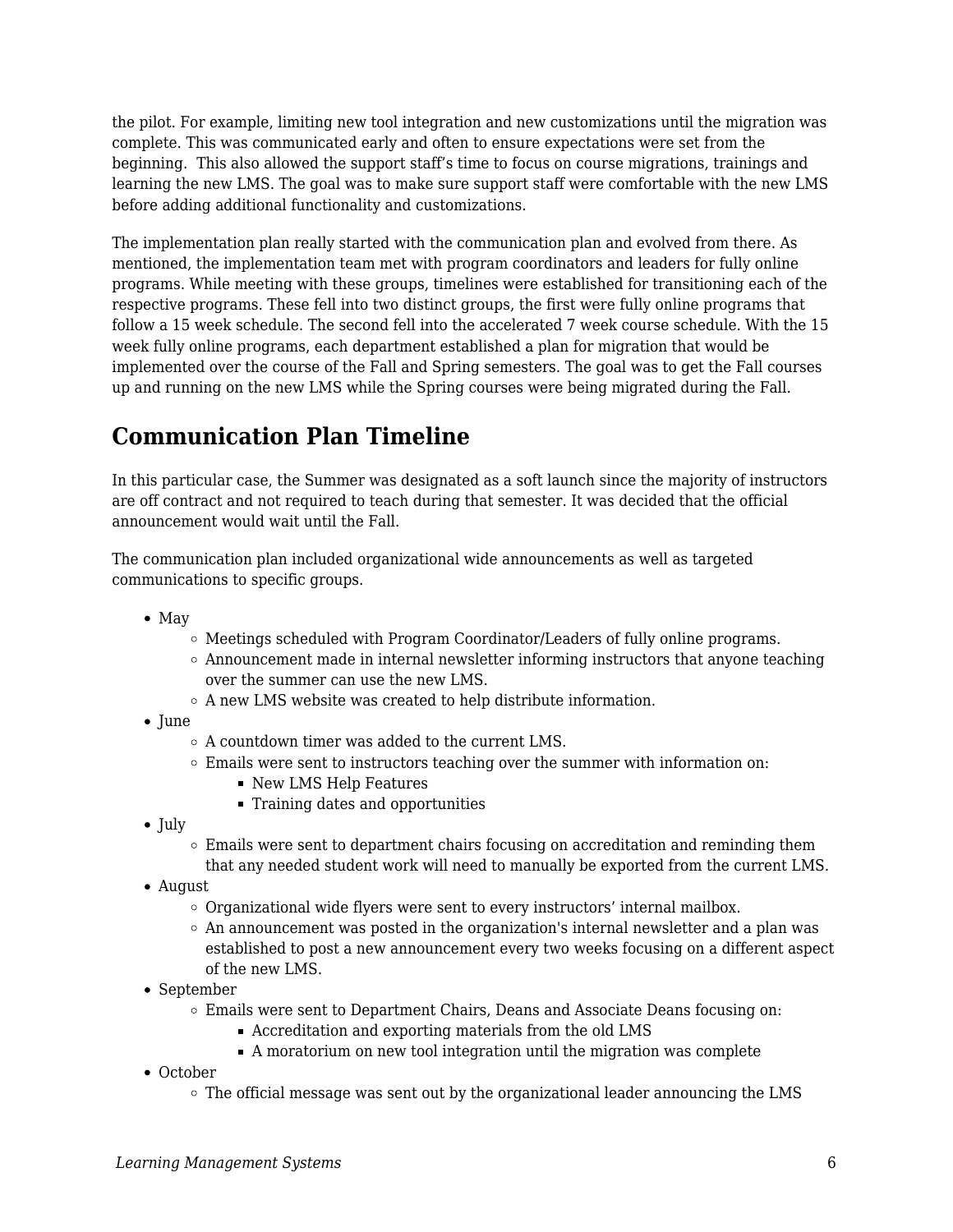migration.

- November
	- LMS administrators identified instructors still using the old LMS that had not yet logged into the new LMS to remind them of the deadline and asking if they needed any additional support migrating their content.
- December
	- Organizational wide flyers were distributed again focusing on:
		- Timeline of the migration
		- Training opportunities
		- Support resources
		- Course migration options
- January
	- $\circ$  An announcement was sent via the organizational newsletter reminding instructors and students that the old LMS would be shut down in May and that all needed content must be exported by then.
	- $\circ$  The countdown timer added to old LMS was modified to include a blinking "IMPORTANT" at the top as well and as increased in size. The idea was to make a noticeable visual change to the time as a way to grab the attention of instructors and students still using the old LMS.
- February
	- An email was sent to Department Chairs, Deans and Associate Deans focusing on:
		- Accreditation and exporting materials from the old LMS
		- Limited access to the old LMS for the next year and what to do in the event of a grade challenge.
- March
	- Another organizational wide flyer was distributed focusing on:
		- **Training and support resources**
		- End of life for the old LMS
	- LMS administrators identified instructors that hadn't yet logged into the new LMS. Emails were sent to the identified group reminding them of the deadline asking if they needed any additional support or assistance migrating their content.
- April
	- Another announcement in the organization newsletter focusing on:
		- **Course migrations and the 4 options**
	- $\circ$  Have their content migrated and "cleaned up" by support staff.
	- $\circ$  The instructor could import their own course material and "clean up" the course themselves.
	- The instructor can build the course from scratch in the new LMS.
	- $\circ$  Collect the migration requests and have the vendor migrate the courses
- $\bullet$  May
	- $\circ$  A new flyer was created and posted throughout the organization informing instructors and students that the old LMS's end of life will be May 16.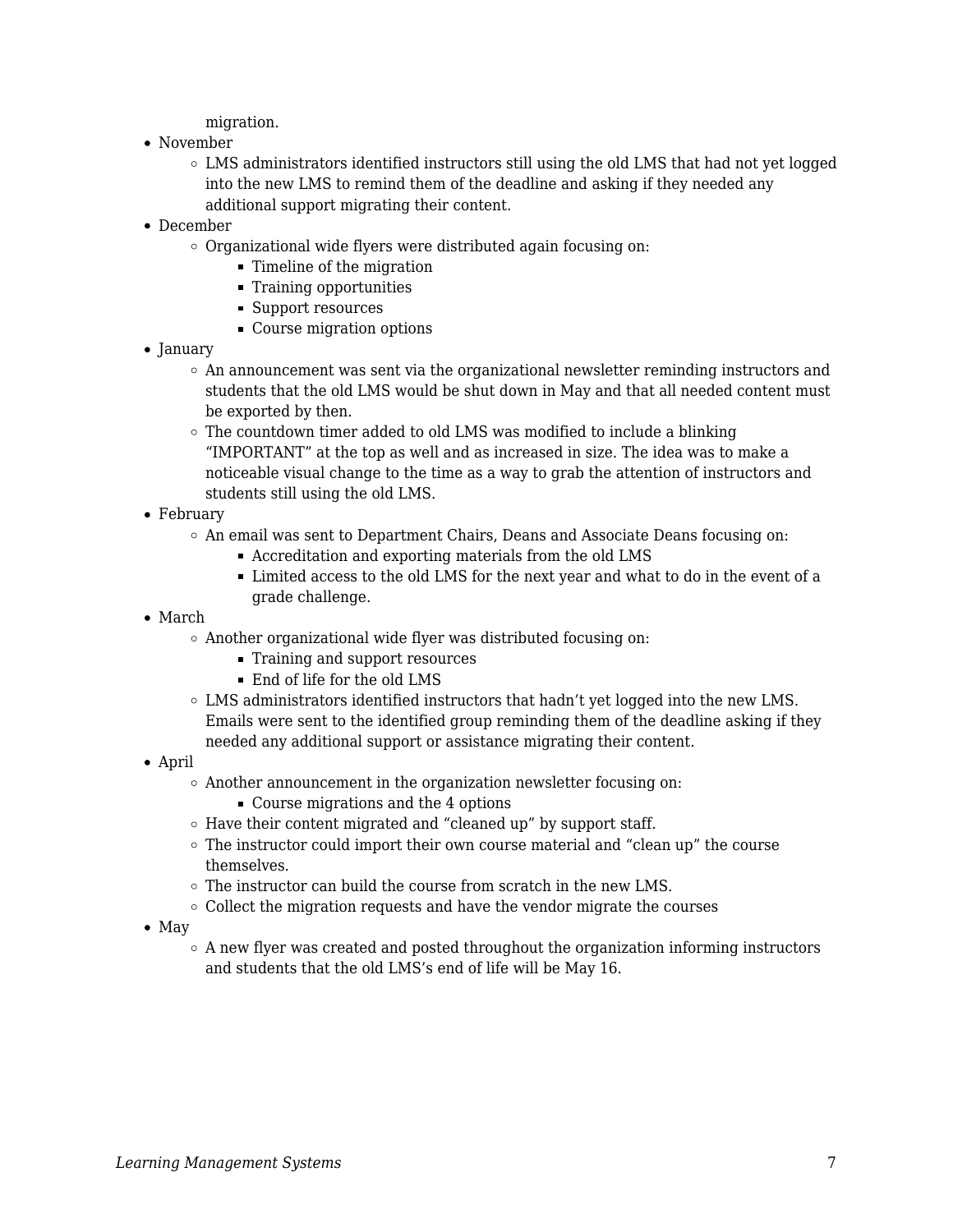# **Course Migration Plan**

With the 7 week accelerated programs, courses were migrated in groups based on program and course availability. This was planned in coordination with the respective departments to cause the least amount of impact to the students and to ensure new cohorts of students would be able to start on the new LMS.

To confirm courses were migrated in a timely manner, the team hired 3 additional graduate assistants to facilitate trainings and course migrations. A course migration request form was created in the organization's internal ticketing system to help streamline the process and stay organized. Expectations on migration times were established up front so instructors were aware of timelines, i.e., 2 to 3 weeks, and this was communicated on the migration request form. Priorities were given to courses that would be running in the upcoming semester. This information was also communicated and part of the migration request form. As part of the communication plan, faculty were given the same options for migration as were offered during the pilot, with an additional fourth option.

- Submit a request to have their content migrated by our internal team
- Migrate their own course material
- Build from scratch

The fourth option was having the vendor migrate the content. As part of the contract with the vendor, there was the option to send them a set number of courses from the old LMS that they would migrate into the new one. Two bulk migration times were established for the vendor to migrate the courses. The first was halfway through the migration and the second was towards the end of the migration. In all, the team received approximately 1,400 migration requests that were completed based on already established criteria. Having the established criteria helped the team easily prioritize work and identify courses that could be sent to the vendor for migration. The vendor's turnaround time was approximately 2 weeks. This gave the team time to focus on the higher priority courses.

This graph below reparents the total amount of courses migrated each month during the migration.

#### **Figure 1**

*Number of course migrated per month during the migration process*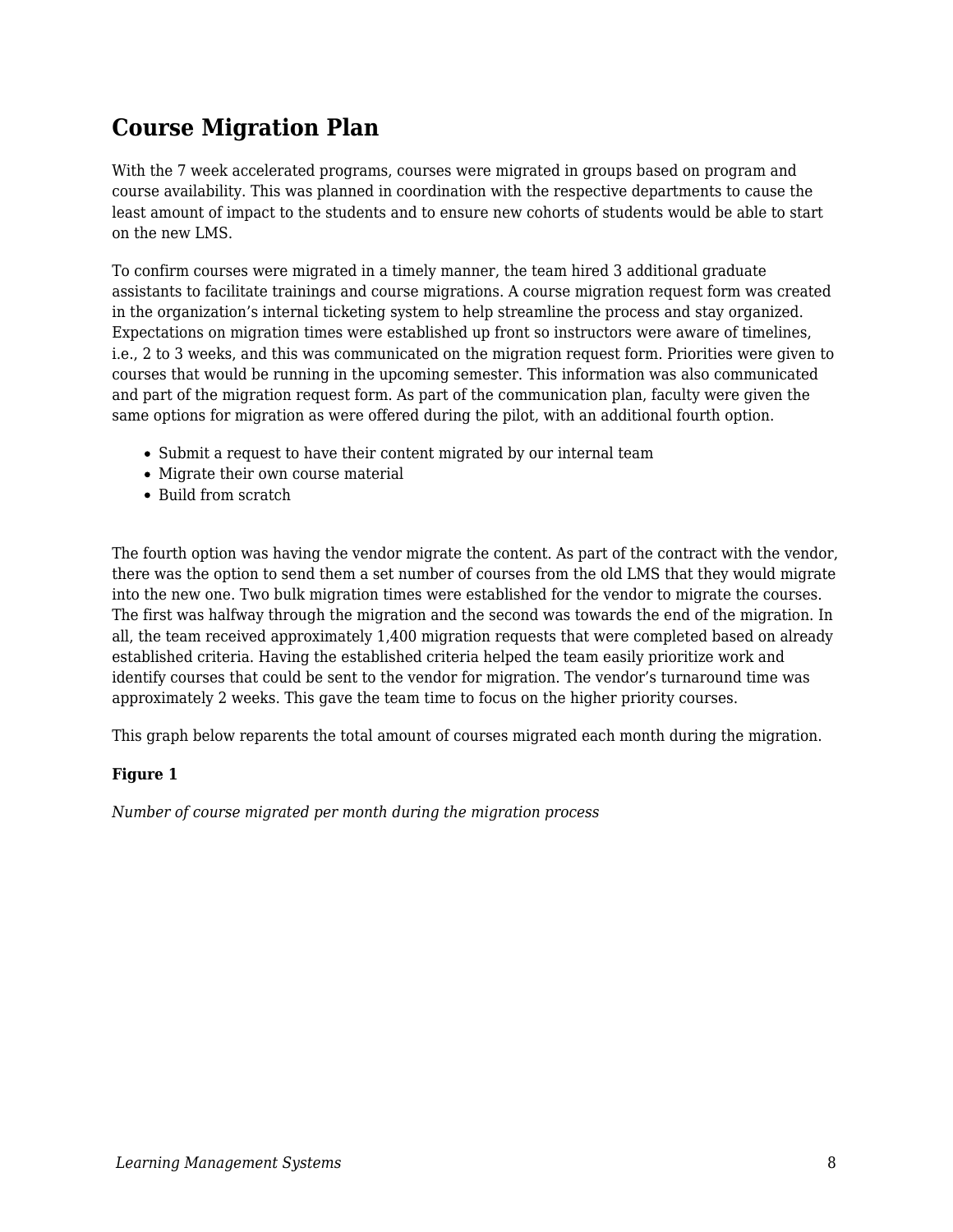

The timeline for the transition broke down as follows. The transition to the new LMS began for all non-accelerated programs as soon as it was determined that the new LMS would be implemented, which was at the end of the spring pilot.

#### **Figure 2**

*Timeline for the transition*



# **Trainings**

Throughout the migration process multiple training opportunities were offered. A breakdown with the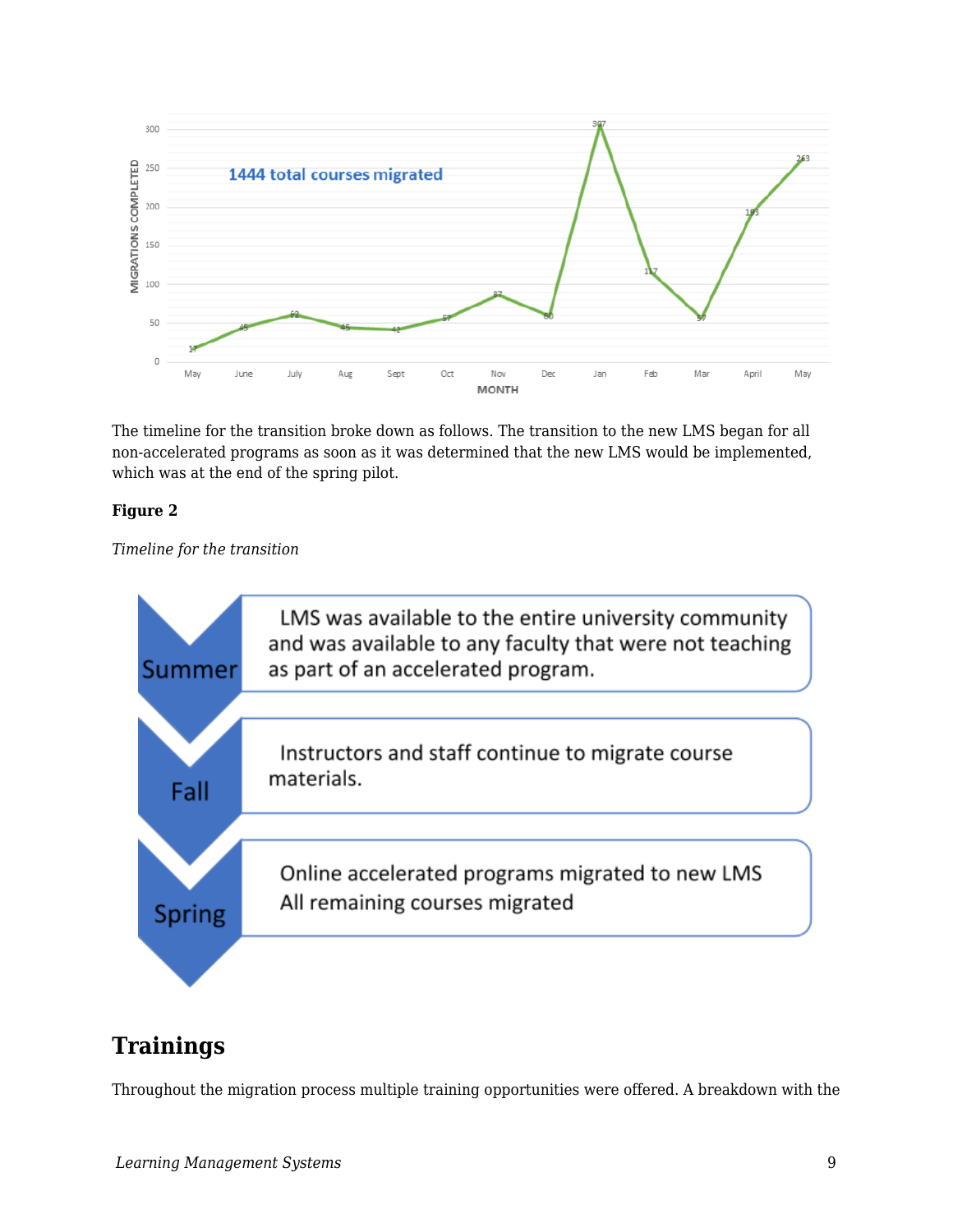number of attendees per month can be found below.

#### **Figure 3**

*One-on-one faculty meetings during the migration process*



Multiple open training sessions were scheduled in computer labs. These were set up in two-hour blocks in which faculty and staff who needed help could drop by at any time during the timeframe period.

#### **Figure 4**

*Training sessions during the migration process*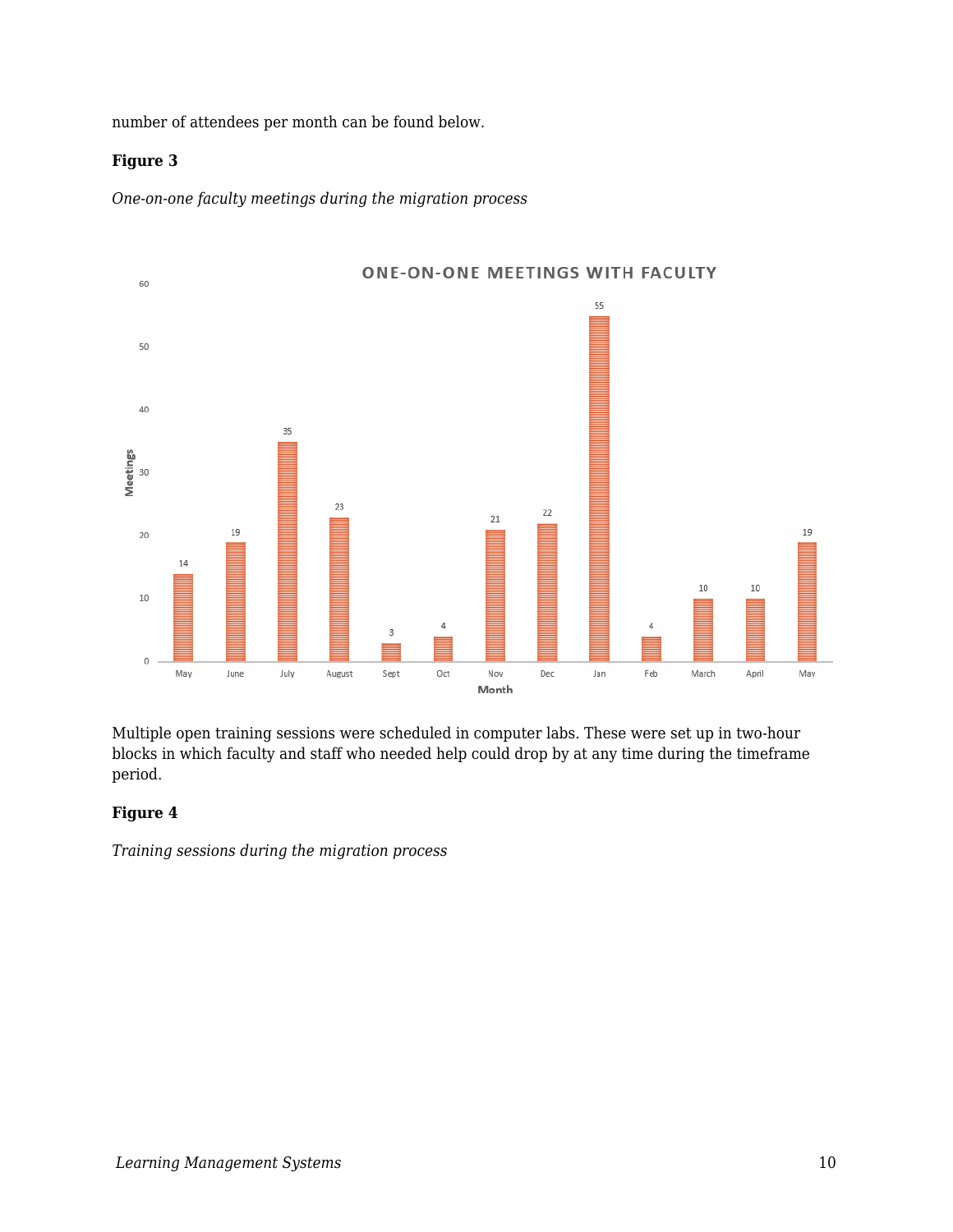

Department specific trainings were also offered and scheduled as part of the targeted approach to the migration. Below are the training numbers for the specific trainings based on the respective colleges.

#### **Figure 5**

*Participants in trainings based on colleges*



There was also the option to enroll in online asynchronous training throughout the migration. A breakdown of the numbers of participants that signed up for the asynchronous training can be found below.

#### **Figure 6**

*Participants in asychronous trainings*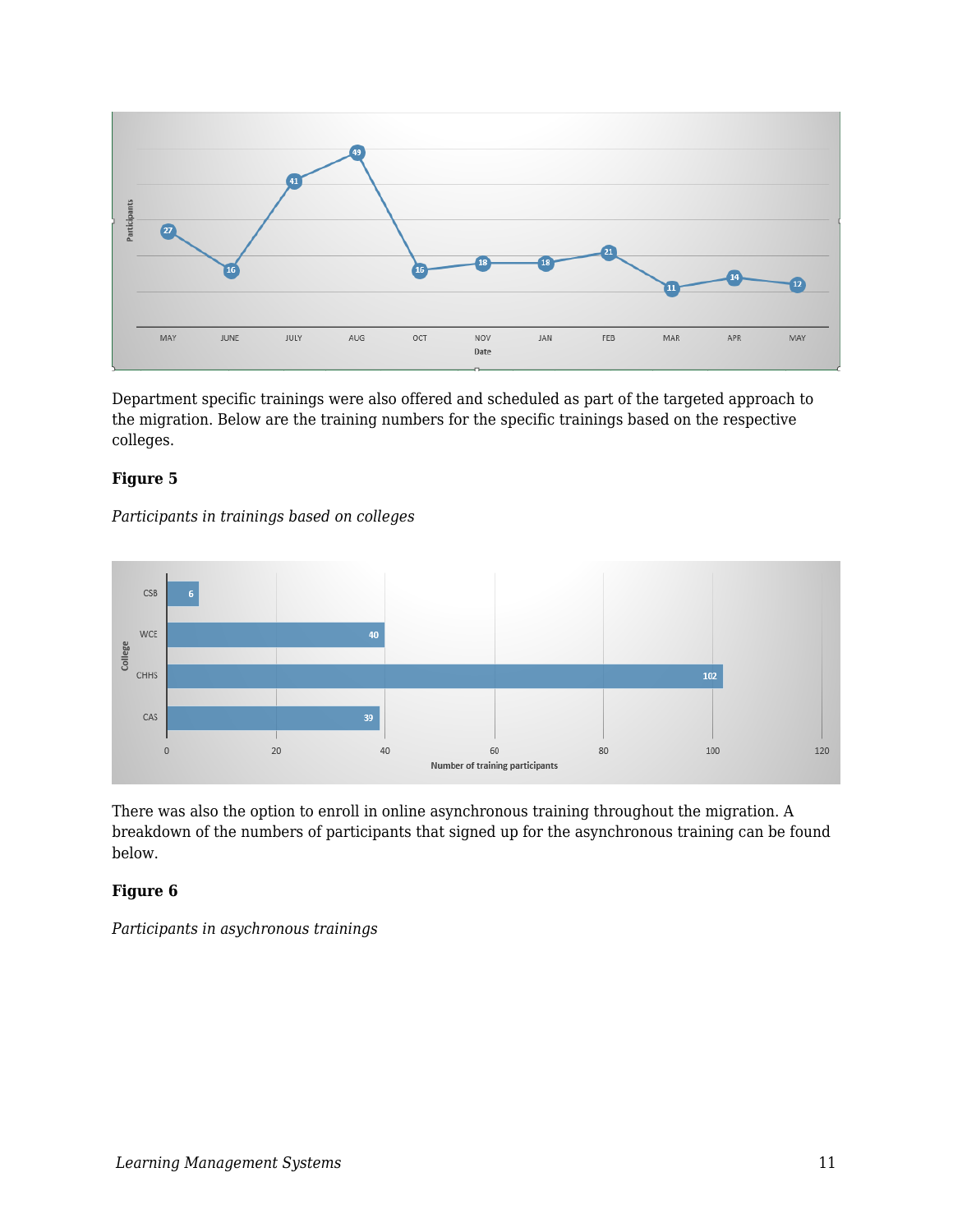

### **Implementation Strategies/Lessons Learned**

**Have a soft rollout** - If possible, have a soft rollout of the LMS. With the timing of the pilot and the choice to move forward with implementation happening at the end of the Spring, many of the instructors had already left for the Summer. Unfortunately, the official announcement about the LMS migration was not made until the Fall. As a co-chair, the author of this chapter wanted to get the word out as soon as possible because not announcing it sooner could be a disservice. However, letting faculty know they could use Canvas over the Summer and holding the official announcement until the Fall allowed the team some wiggle room to make changes and adjustments that were not anticipated up to the moment of a larger population joining the new LMS.

**Policies and Procedures** - Have policies and procedures in place prior to the launch. With a new LMS, it is a great time to establish best practices early on, especially from the administrative side. Also, if possible have a moratorium on any new tool integration or customization until after the migration is completed. Although faculty and support staff were very eager to start working in the new LMS, there were not enough resources to run two LMSs while also integrating and learning new tools and customizations.

**Stakeholders and Champions** - To ensure a successful LMS implementation, it really boils down to having a strong and well respected LMS committee and pilot group. These are your champions who will help get the buy-in from their peers.

**Support** - Knowing the needs of the organization and communicating those needs to instructors and other personnel will lend itself to better support and training. If the end users feel like they are not getting the help they need, they will become discouraged. This discouragement can spread as they share about their experience. Additionally, training system administrators before instructors will allow the administrators time to make configuration decisions based on the current needs of the organization.

**Communication** - Creating a solid migration/communication plan up front will help the team once the workload and activities increase. It will also be important to have a plan to fall back on. Setting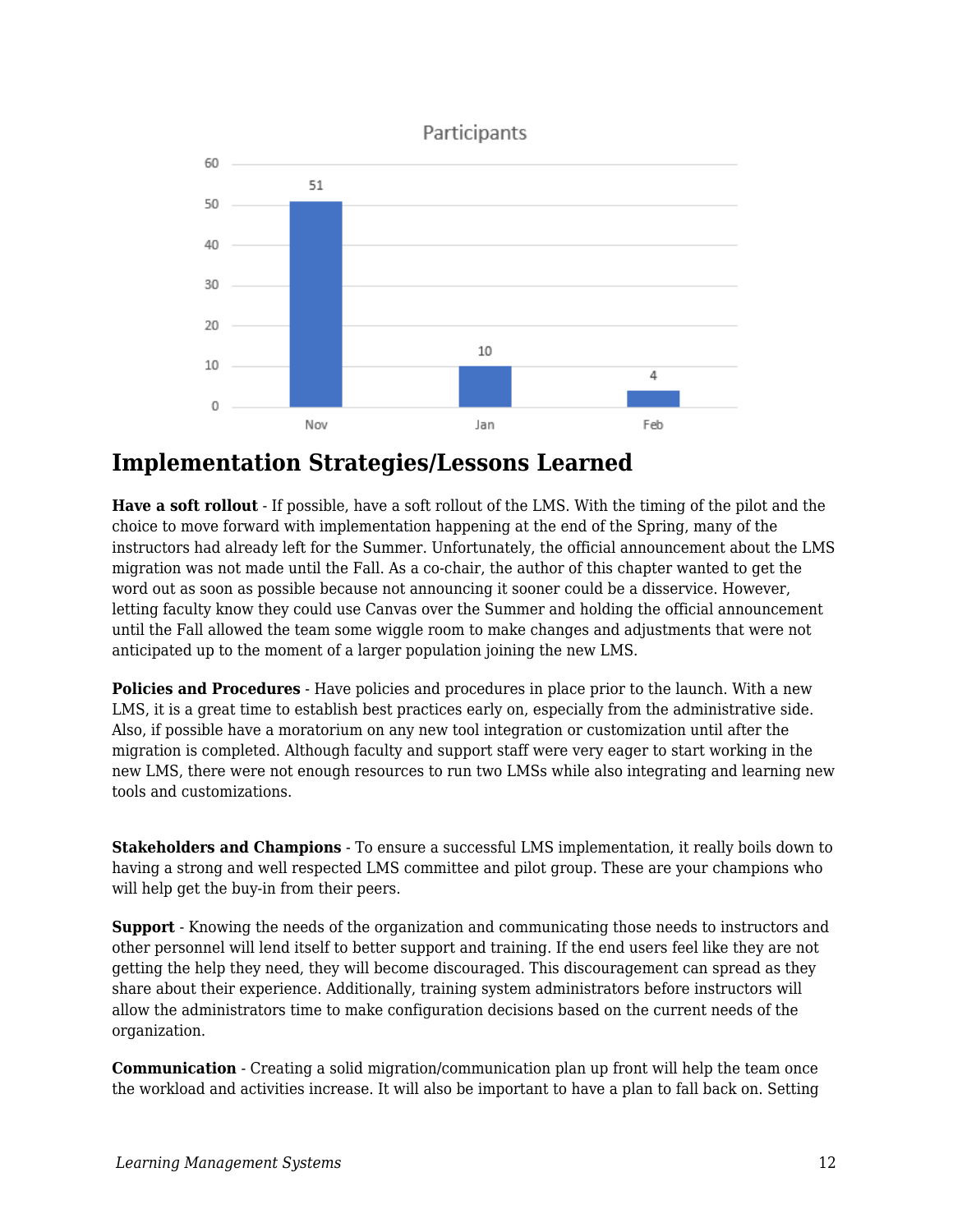up the countdown timer in the old LMS was one of the best communication methods we employed. It was highly visible and sizable. We received the most feedback from the timer and anyone using the old LMS could not miss that information when they logged in. Being able to identify instructors still using the current LMS was also a useful strategy for providing targeted communication. Throughout the last few months of the migration, the LMS administrators identified instructors that were either still using the old LMS or had not yet logged into the new LMS. Emails and trainings were targeted at this group specifically. This allowed us to continue to provide support to those that needed.

**Grade Disputes** - Ensure to have a plan for the old LMS. For example, there might be a need to access the former LMS in case there is a grade dispute or other similar circumstances. Often organizations must retain grades for a specific time period. Questions to ask: How long will grades need to be kept? Will there be a need to extend the contract with the old LMS vendor?

# **Common problems that could have been avoided**

**Learning** - As system administrators, it is extremely important to learn the LMS well to avoid any confusion in the future. For example, if there are tools in the new LMS, which are unavailable in the current LMS, it is beneficial to disable them until the system administrators have had a chance to learn how the new tools work. In our case, there were a few tools we would like to have disabled as they did not function as expected. This caused additional workloads on the support personnel.

**Training** - Plan for administration support training prior to instructor training. During the pilot in this example, there was a very short turnaround time between scheduling the trainings and instructors leaving for the winter break. The co-chairs ended up scheduling the instructor training before the administration training. If the administration training would have happened first, it would have given the LMS administrators the chance to configure the system to better meet the needs of the organization instead of making changes after instructors started using the new LMS. It is always easier to introduce new features versus removing once instructors have started using them.

**Policies/Procedures** – When integrating a new LMS, it is a good time to not only check that existing policies and procedures are up to date, but also to verify whether there is a need to introduce new ones. Additionally, make sure to have any new policies and procedures worked out prior to rolling the new LMS out to the organization.

**Prepare for the Unexpected** – This is easier said than done. It is important to have some flexibility in the migration or make sure those that are responsible for the implementation/migration have the resources needed throughout the process to handle anything unexpected. For example, looking at the graphs presented previously on the multiple open training sessions and the department specific trainings, there is a dip during the months of September and October. This was due to the institution being shut down for nearly two months because of a natural disaster. The migration/implementation team made sure to stay in contact during this time as well as to ensure they had the resources needed to continue working remotely.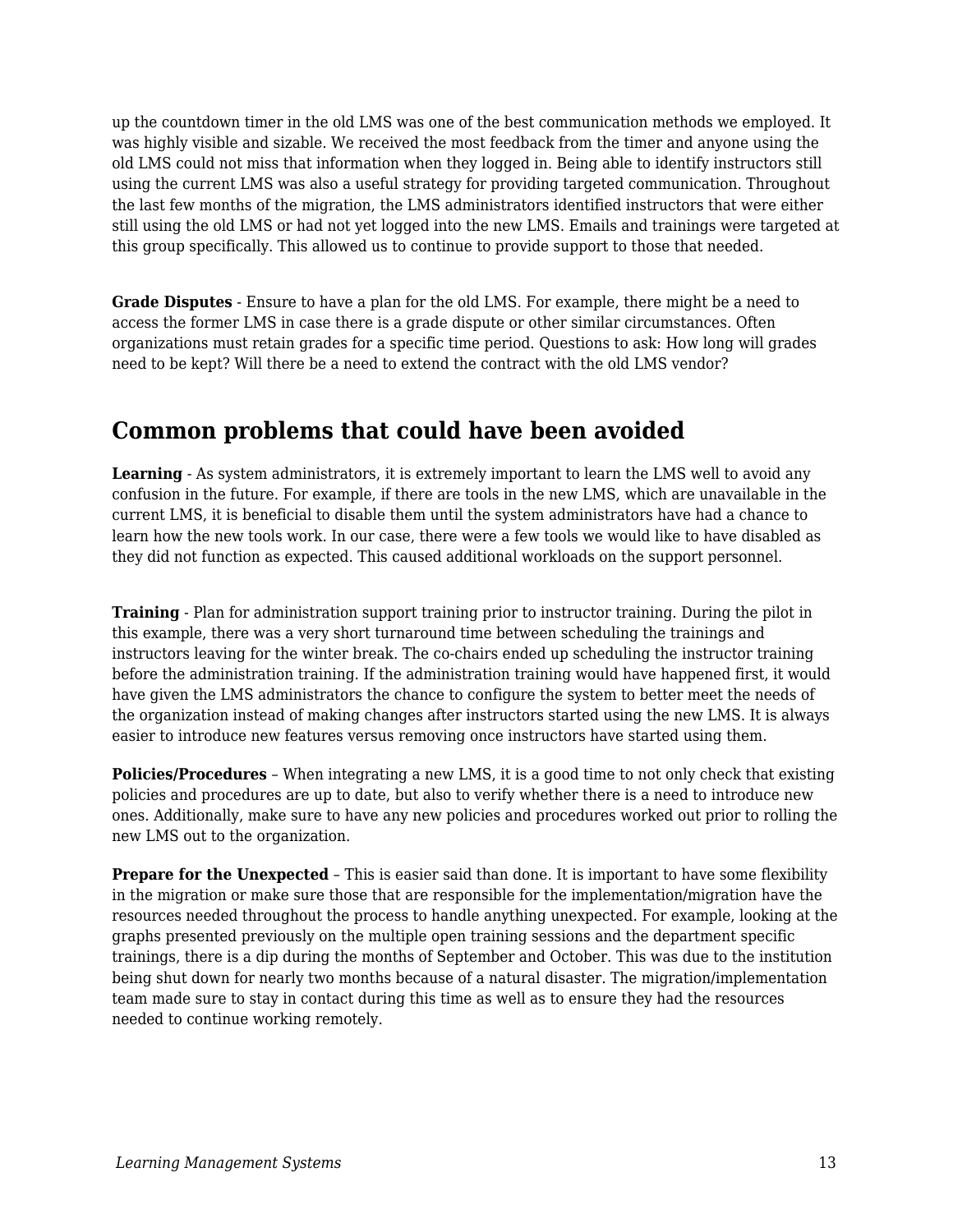### **References**

Abel, R., Brown, M., & Suess, J. (2013). a new architecture for learning. EDUCAUSE Review, 48(5), 88–102. Retrieved from [https://edtechbooks.org/-qkV](https://www.google.com/url?q=https://er.educause.edu/articles/2013/10/a-new-architecture-for-learning&sa=D&ust=1585948670145000)

Brown, M., Dehoney, J., & Millichap, N. (2015, April). The Next Generation Digital Learning Environment A Report on Research. Retrieved February 13, 2020, from [https://edtechbooks.org/-Qaie](https://www.google.com/url?q=https://library.educause.edu/-/media/files/library/2015/4/eli3035-pdf.pdf&sa=D&ust=1585948670145000)

Brown, M., Millichap, N., & Dehoney, J. (2015). What's Next for the LMS? EDUCAUSE Review, 50(4), 40–50. Retrieved from [https://edtechbooks.org/-QaM](https://www.google.com/url?q=https://er.educause.edu/articles/2015/6/whats-next-for-the-lms&sa=D&ust=1585948670145000)

Chen, C. M., & You, Z. L. (n.d.). Community detection with opinion leaders' identification for promoting collaborative problem-based learning performance. British Journal of Educational Technology, 50(4), 1846–1864. Retrieved from [https://edtechbooks.org/-IQx](https://www.google.com/url?q=https://onlinelibrary-wiley-com.liblink.uncw.edu/doi/abs/10.1111/bjet.12673&sa=D&ust=1585948670146000)

Levasseur, R. E. (2001). People skills: Change management tools - Lewin's change model. Interfaces, 31(4), 71-73. Retrieved from [https://edtechbooks.org/-FCZa](https://www.google.com/url?q=https://search-proquest-com.liblink.uncw.edu/docview/217124358?accountid%3D14606&sa=D&ust=1585948670146000)

Wright, C. R., Lopes, V., Montgomerie, C., Reju, S., & Schmoller, S. (2015, April 21). Selecting a Learning Management System: Advice from an Academic Perspective. Retrieved February 13, 2020, from [https://edtechbooks.org/-rVL](https://www.google.com/url?q=https://er.educause.edu/articles/2014/4/selecting-a-learning-management-system-advice-from-an-academic-perspective&sa=D&ust=1585948670147000)



Dorgan, T. (2020). LMS Implementation and Transition. In D. Barreto, A Rottmann, & S Rabidoux (Eds.), *Learning Management Systems*. EdTech Books. Retrieved from https://edtechbooks.org/learning\_management\_systems/implementation\_and\_transition

**[CC BY-NC-SA:](https://creativecommons.org/licenses/by-nc-sa/4.0)** This work is released under a CC BY-NC-SA license, which means that you are free to do with it as you please as long as you (1) properly attribute it, (2) do not use it for commercial gain, and